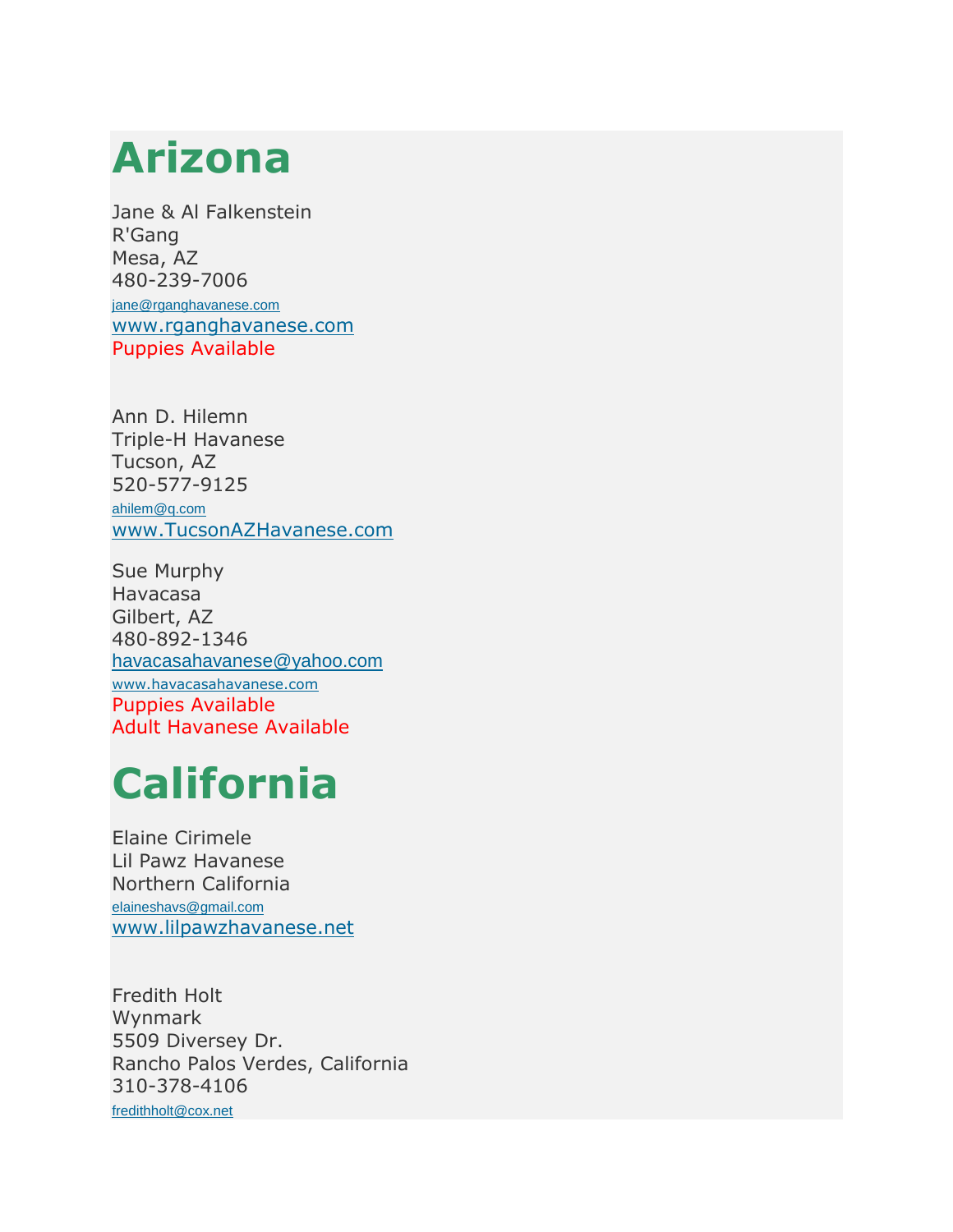[www.wynmarkhavanese.com](http://www.wynmarkhavanese.com/)

Mary King & Rafe H. Schindler La Tierra Havanese San Mateo County, California 650-219-5894 [LaTierraHavanese@gmail.com](mailto:LaTierraHavanese@gmail.com) [www.LaTierraHavanese.com](http://www.latierrahavanese.com/)

Mark Kolbe Kolmar Riverside, CA 951-231-7630 [Kolmarhavanese@verizon.net](mailto:Kolmarhavanese@verizon.net) [www.Kolmarhavanese.com](http://www.kolmarhavanese.com/) Puppies Available

Karen Ku & Anthony Miu Kokomo Monrovia, California 626-215-4805 [kokomohavanese@yahoo.com](mailto:kokomohavanese@yahoo.com) [www.kokomohavanese.com](http://www.kokomohavanese.com/) Puppies Available

Kathy Patrick Bellatak N. California [Bellahavanese@aol.com](mailto:Bellahavanese@aol.com) [www.Bellatakhavanese.com](http://www.bellahavanese.com/)

Karen Pike Aviva Havanese Bakersfield, California 661-338-2627 [avivahavanese@gmail.com](mailto:avivahavanese@gmail.com) [www.avivahavanese.com](http://www.avivahavanese.com/)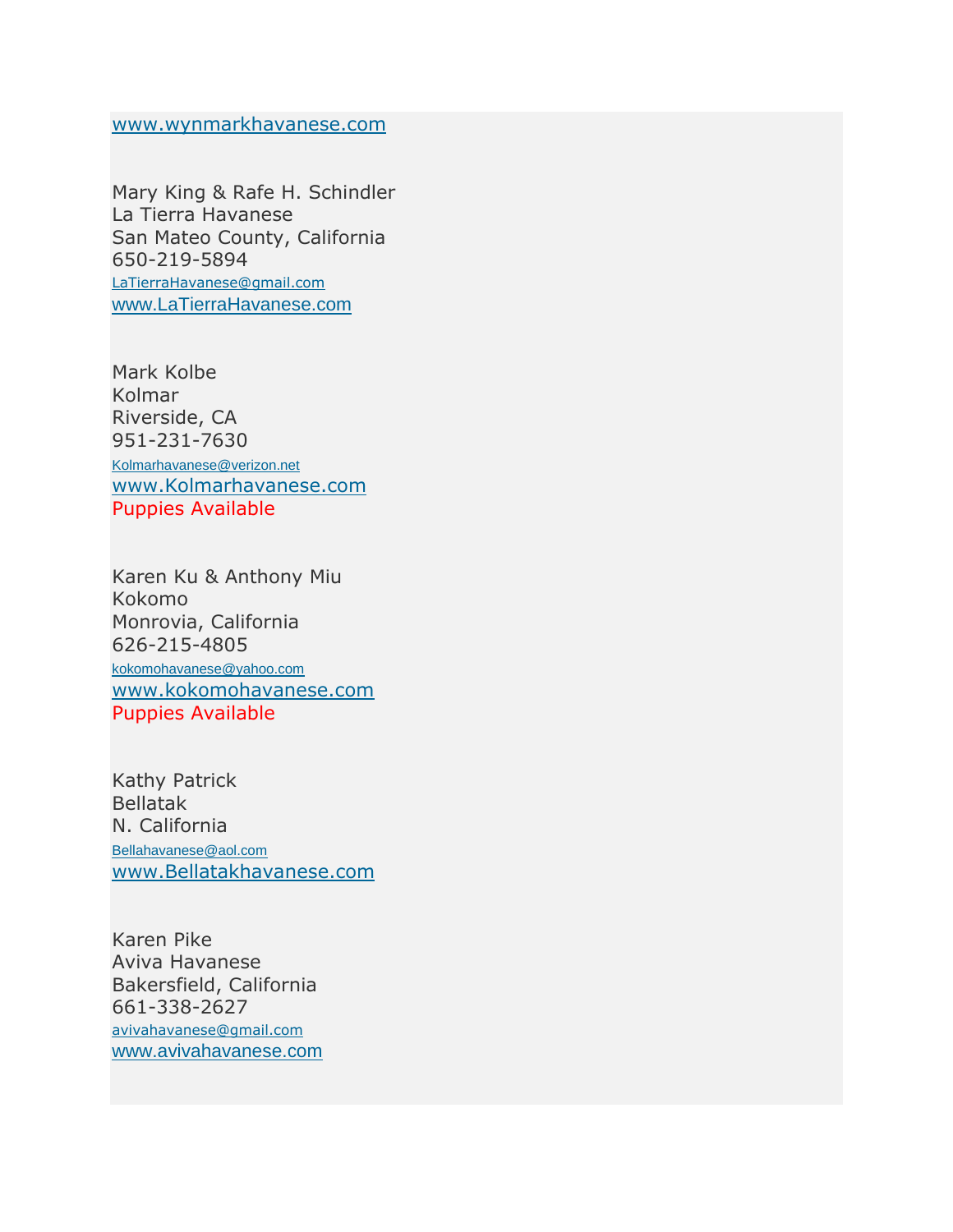Mary L. Vincent Masa Havanese Riverdale, California 559-312-5727 [HotPawDogs@gmail.com](mailto:HotPawDogs@gmail.com) [www.masahavanese.com](http://www.masahavanese.com/) Puppies Available

#### **Connecticut**

Claudia DeVita DeVita Havanese Stamford/Greenwich, CT 203-869-1018 [CFDVDANCES@yahoo.com](mailto:CFDVDANCES@yahoo.com) [www.DeVitaHavanese.com](http://www.devitahavanese.com/)

#### **Florida**

Joan Ambrose **Shallowbrook** Key Biscayne, FL [JoanJAmbrose@yahoo.com](mailto:JoanJAmbrose@yahoo.com)

Charlene Edwards / Shawn Edwards CSTA Havanese Naples, FL 239-821-0699 [cme3320@aol.com](mailto:cme3320@aol.com) [www.cstahavanese.com](http://www.cstahavanese.com/)

Connie Field Harbor Havanese Tampa, Florida 727-515-1636 [havaneseharbor@gmail.com](mailto:havaneseharbor@gmail.com) [www.havaneseharbor.com](http://www.havaneseharbor.com/)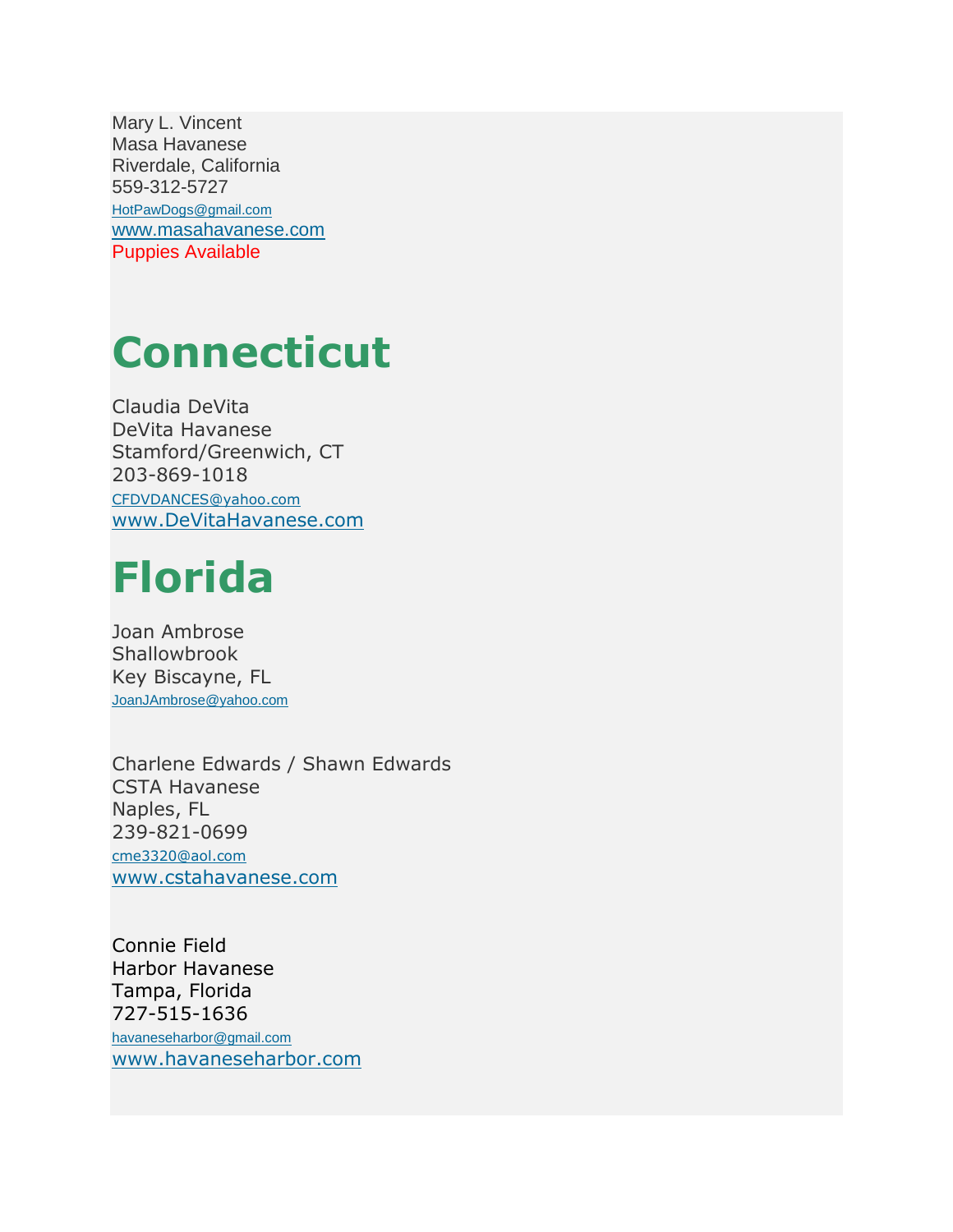Robin Gillespie & Arthur Wood Gilwood Havanese Trenton , FL 352-474-0993 [gilwood@bellsouth.net](mailto:gilwood@bellsouth.net) [www.gilwoodhavanese.com](http://www.gilwoodhavanese.com/)

Paula Perlmutter Shira Havanese Coral Gables, Florida 786-351-5405 305-669-0735 [paulaperl1510@gmail.com](mailto:paulaperl1510@gmail.com)

#### **Illinois**

Diane Sako Windfall Havanese Bartlett. IL 630-230-7905 [windfallhavanese@comcast.net](mailto:windfallhavanese@comcast.net) [www.windfallhavanese.com](http://www.windfallhavanese.com/)

## **Indiana**

Jennifer Clevenger Ivy Hills Havanese Guilford, IN 812-623-2674 [havsaregreat@yahoo.com](mailto:havsaregreat@yahoo.com) [www.ivyhillshavanese.com](http://www.ivyhillshavanese.com/)

MaryAnne Luke Payasa Havanese 3150 N. 50 East Greenfield, IN 317-498-0270 [yoyomom@PayasaHavanese.com](mailto:yoyomom@PayasaHavanese.com) [www.PayasaHavanese.com](http://www.payasahavanese.com/)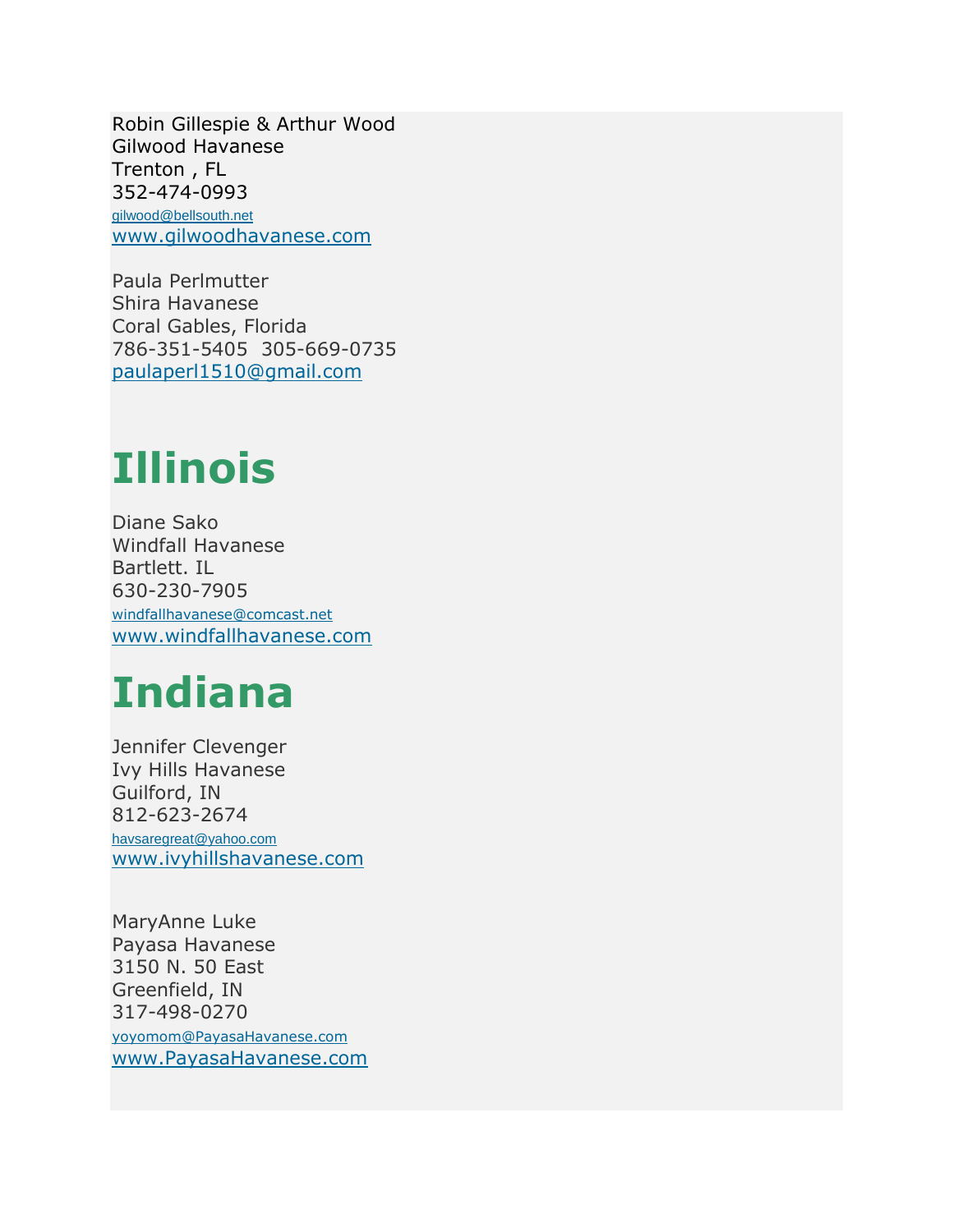#### **Iowa**

Kevin & Sandy McCabe Heartland Havanese Clare, Iowa 515-570-0667 [heartlandhavanese@gmail.com](mailto:heartlandhavanese@gmail.com) [www.heartlandhavanese.com](http://www.heartlandhavanese.com/)

# **Maryland**

Ruth Hallet Litl Bratz Sykesville, MD [BratzHavanese@aol.com](mailto:BratzHavanese@aol.com) [www.LitlBratzHavanese.com](http://www.litlbratzhavanese.com/)

Joyce Huber Salem Farm Fallston, MD 410-893-1157 [joyce@salemfarm.com](mailto:joyce@salemfarm.com) [www.salemfarm.com](http://www.salemfarm.com/)

## **Michigan**

Sue & Jim Siver Campbell Creek Havanese Holly, MI 248-328-1215 siverins@aol.com

#### **Minnesota**

Nona Dietrich Gingerbred 13033 Ridgedale Dr. Minnetonka, MN 55305 952-500-8887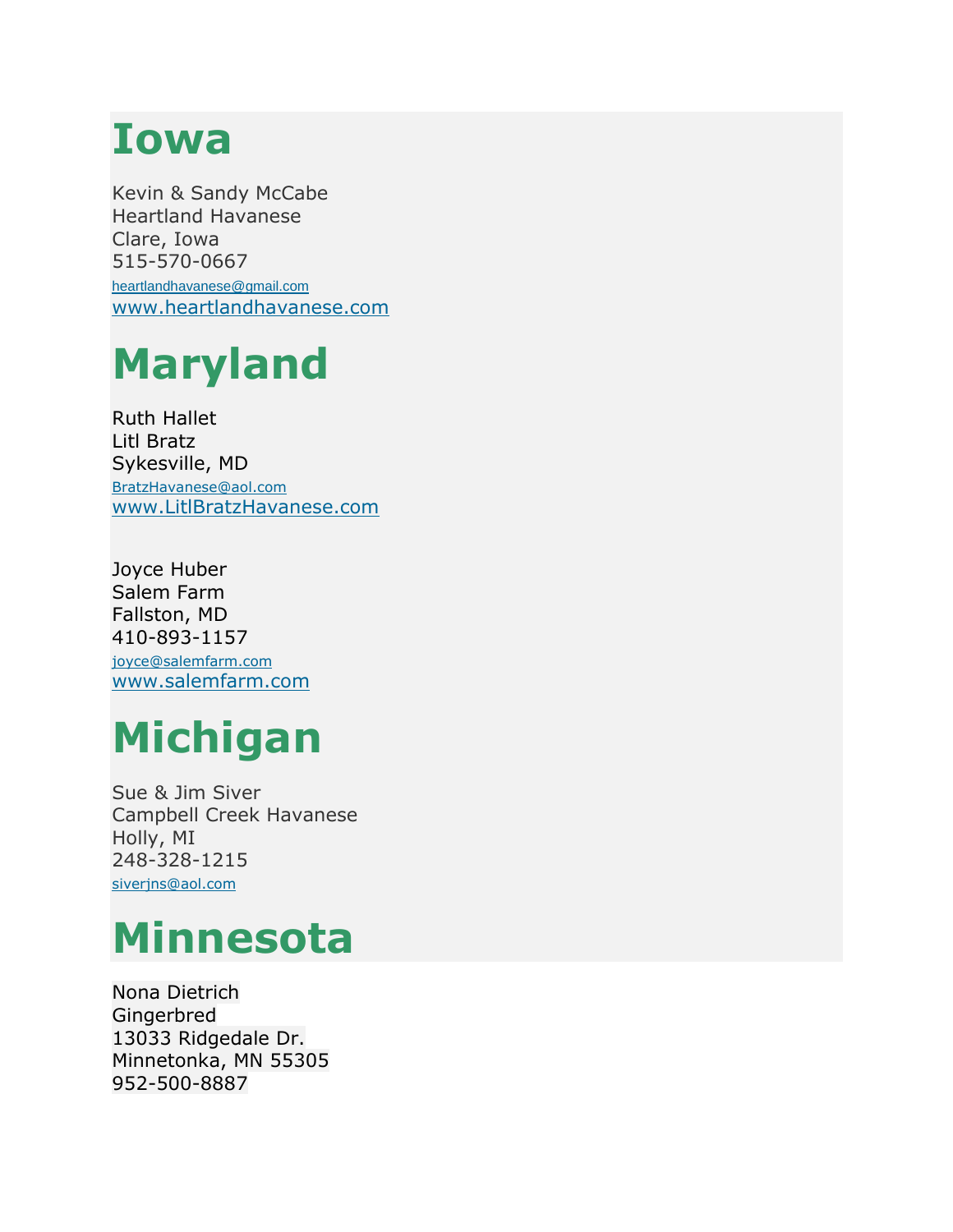[Nona@mtn.org](mailto:Nona@mtn.org) [www.gingerbred.com](http://www.gingerbred.com/)

Arlene Etzig Peluito Havanese Hastings, MN 651-894-3114 [peluitohavanese@comcast.net](mailto:peluitohavanese@comcast.net) [www.peluitohavanese.com](http://www.peluitohavanese.com/) Puppies Available

Patricia Tschohl Whispering Water Havanese 4650 Nine Oaks Circle Bloomington, MN 952-831-5644 [pattschohl@aol.com](mailto:pattschohl@aol.com) [www.havaneseshowdog.com](http://www.havaneseshowdog.com/)

#### **Nebraska**

DeeAnna R. Hinkle D'Va Havanese Grand Island, Nebraska 308-383-5043

[dvahinkle@charter.net](mailto:dvahinkle@charter.net) [www.dvahavanese.com](http://www.dvahavanese.com/) Puppies Available

## **New Hampshire**

June and Robert Hartzog Jubo-Lee Amherst, NH 603-673-0641 [jubolee@aol.com](mailto:jubolee@aol.com) [www.jubolee.com](http://www.jubolee.com/)

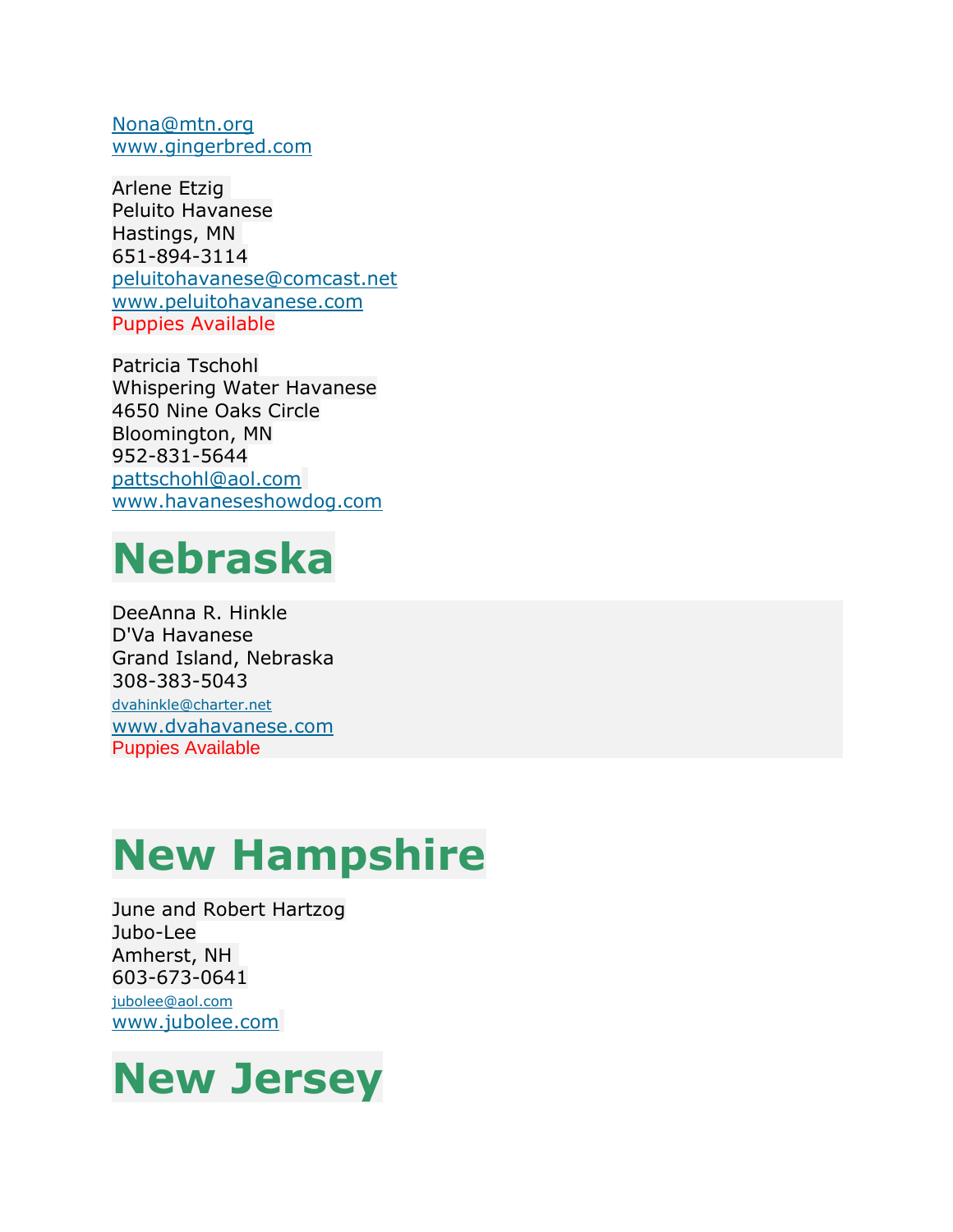Lonnie Raia Forsgate Havanese 1320 Todd Road Toms River, NJ 08755 732-244-3930 [Forsgate@aol.com](mailto:Forsgate@aol.com)



Joy Barbieri Bon-Bon Havanese Stanfordville, NY 845-868-7616 [bonbonhavanese@hotmail.com](mailto:bonbonhavanese@hotmail.com) [www.bonbonhavanese.com](http://www.bonbonhavanese.com/) Puppies Available

Nancy K. Boyle Heybern Ballston Lake, NY [info@heybern.com](mailto:info@heybern.com) [www.heybernshowdogs.com](http://www.heybernshowdogs.com/)

Ruthellen Viall Viva Havanese Binghamton, NY 607-343-6414 [wtwpekes@netzero.com](mailto:wtwpekes@netzero.com) [www.vivahavanese.com](http://www.vivahavanese.com/)

# **North Carolina**

Connie Banitt Luv Bug Havanese Weddington, NC 561-702-4822 [cbanitt@aol.com](mailto:cbanitt@aol.com) [www.LuvBugHavanese.com](http://www.luvbughavanese.com/)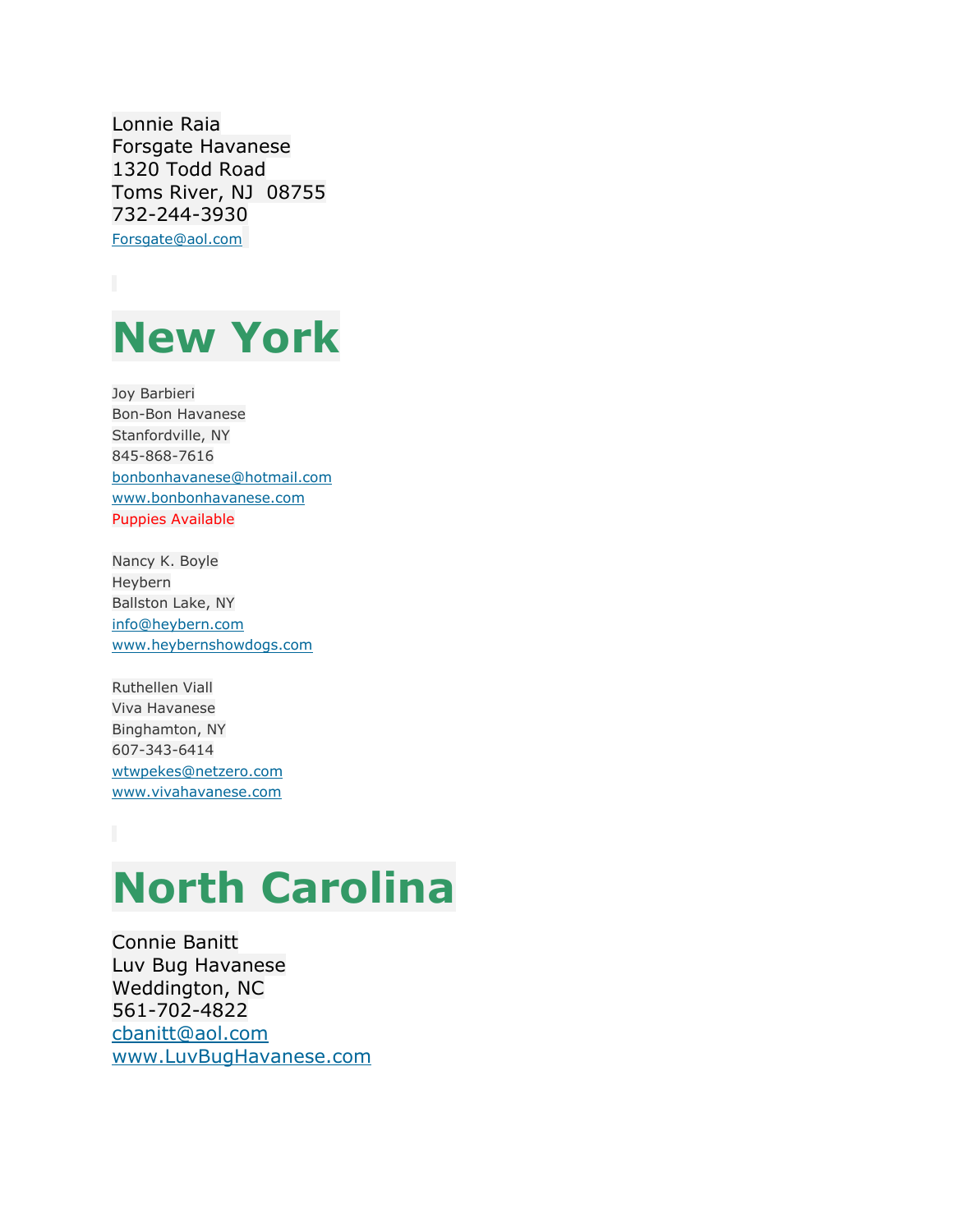Anna Faust FaustHouse Havanese Central North Carolina 336-406-3011 [fausthousehavanese@triad.rr.com](mailto:fausthousehavanese@triad.rr.com) [www.fausthousehavanese.com](http://www.fausthousehavanese.com/) Puppies Available

Lorrilee Slaybaugh Belamour Havanese 4280 Maybrook Ct., SW Concord, NC 704-789-9673 [lslaybaugh@gmail.com](mailto:lslaybaugh@gmail.com)

Charlie & Dee Travella Moonrise Durham, NC 919-294-9263 [moonrise.showdogs@prodigy.net](mailto:moonrise.showdogs@prodigy.net) [www.MoonriseShowdogs.com](http://www.moonriseshowdogs.com/)

## **Ohio**

Bill & Vicki Brunn Artwyrks Havanese Oxford, OH 513-839-0044

[artwyrks@fuse.net](mailto:artwyrks@fuse.net) <https://sites.google.com/a/artwyrksbichonshavanese.com/main/home> Puppies Available

## **Oregon**

Claudia McCracken Fiesta Havanese Portland, OR 503-788-8880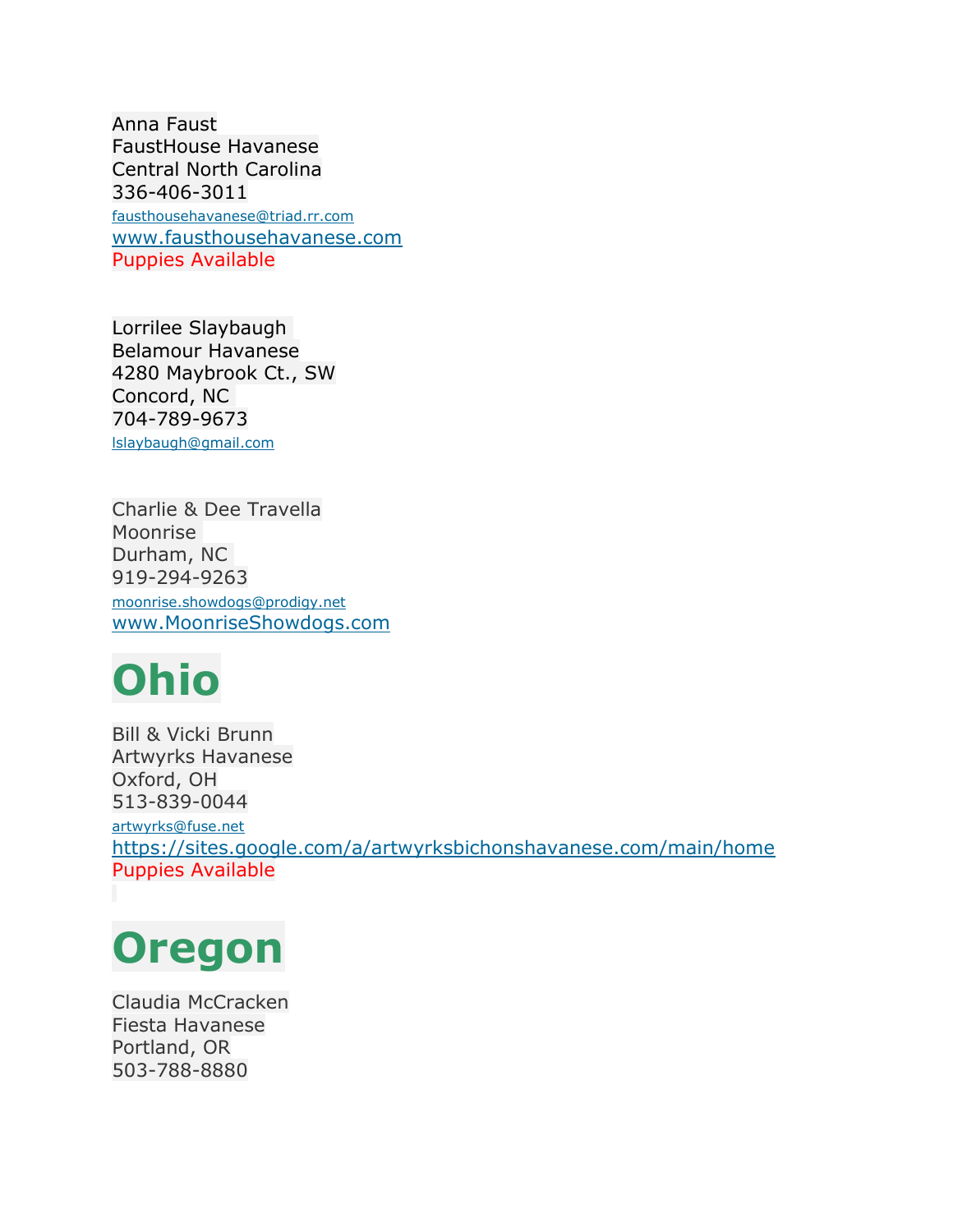#### **Pennsylvania**

Diane Koch Woodland Havanese Drexel Hill, PA 610-623-6729 [dkoch46601@comcast.net](mailto:dkoch46601@comcast.net) [www.woodlandhavanese.com](http://www.woodlandhavanese.com/) Puppies Available

Phyllis Roberts Avonlea Havanese Landenberg, PA 610-274-3503 [avonleahavanese@aol.com](mailto:avonleahavanese@aol.com) [www.avonleahavanese.com](http://www.avonleahavanese.com/)

#### **Texas**

Carol T. Hutton Tigerlily Havanese Highland Village, TX 972-317-2682 [tigerlilyhavs@tx.rr.com](mailto:tigerlilyhavs@tx.rr.com) [www.tigerlilyhavanese.com](http://www.tigerlilyhavanese.com/)

Joan Little & Anthony O'Flaherty, Jr. JoLain Havanese Universal City, TX 210-566-5702 [jlittle@satx.rr.com](mailto:jlittle@satx.rr.com) & [ajojr@satx.rr.com](mailto:ajojr@satx.rr.com) [www.jolainhavanese.com](http://www.jolainhavanese.com/)